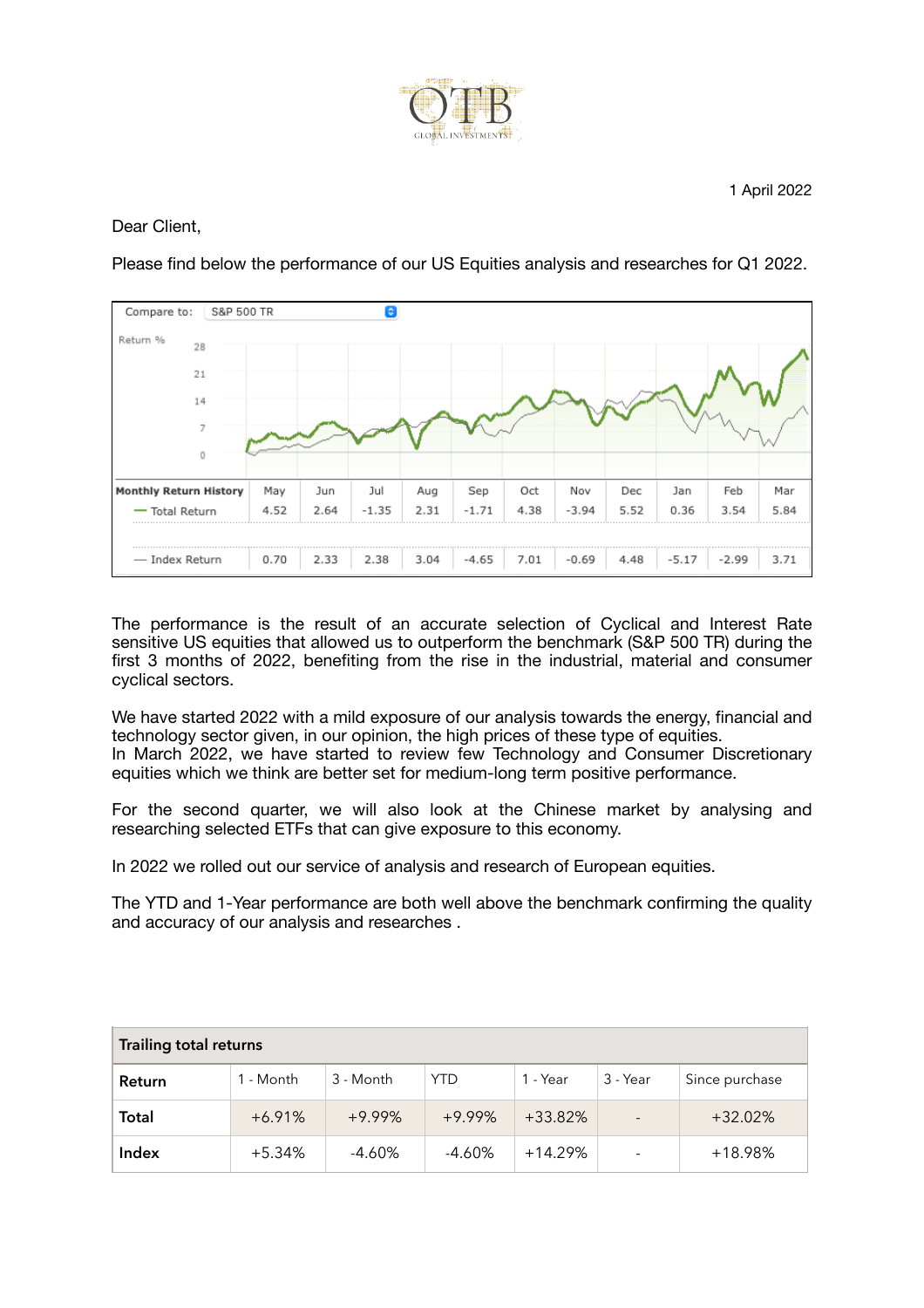**OTB GLOBAL INVESTMENTS RESEARCH LTD, 167-169 GREAT PORTLAND STREET, LONDON, W1W 5PF, UNITED KINGDOM. COMPANY NO. 13791102** 

### *Macro-economic comment*

The start of 2022 has been challenging for financial markets given the negative YTD performance: we expect volatility to stay through out the whole year benefiting active strategies in comparison to more defensive ones<sup>\*</sup> (see appendix).

### **U.S. Markets**

We see opportunities in the Consumer Discretionary and Technology: the first months of the year allowed many stocks to retrace to interesting levels allowing investors to step in at more interesting prices.

Value stocks continue to remain in focus however we believe investors need to operate with cautions given the high levels.

### **European Markets**

Given the scenario of higher interest rates, we believe financial and industrial sectors will continue to remain in focus.

In addition, the hospitality and luxury sector as a whole are experiencing interesting price actions: especially the latter, by being more exclusive could be a good pick against rising prices and weaker demand.

### **Chinese Markets**

Following the negative performance of 2021, we have started to look more in depth into Chinese equities. From a macro-economic perspective this market is very interesting: the economy is fixing a real estate chaos and has mega-cap companies at affordable P/E ratios.

We believe that the recent geopolitical events in Easter Europe will benefit China in the long run, more than any other country.

We see the light at the end of the tunnel but we are seeking price confirmations first.

*Please get in touch with Francesco Bergamini for more information* 

1)<br>Trouces of Jeagre

Francesco Bergamini OTB Global Investments Research LTD +44 (0) 7341601789 [f.bergamini@otbglobalinvestments.com](mailto:f.bergamini@otbglobalinvestments.com)